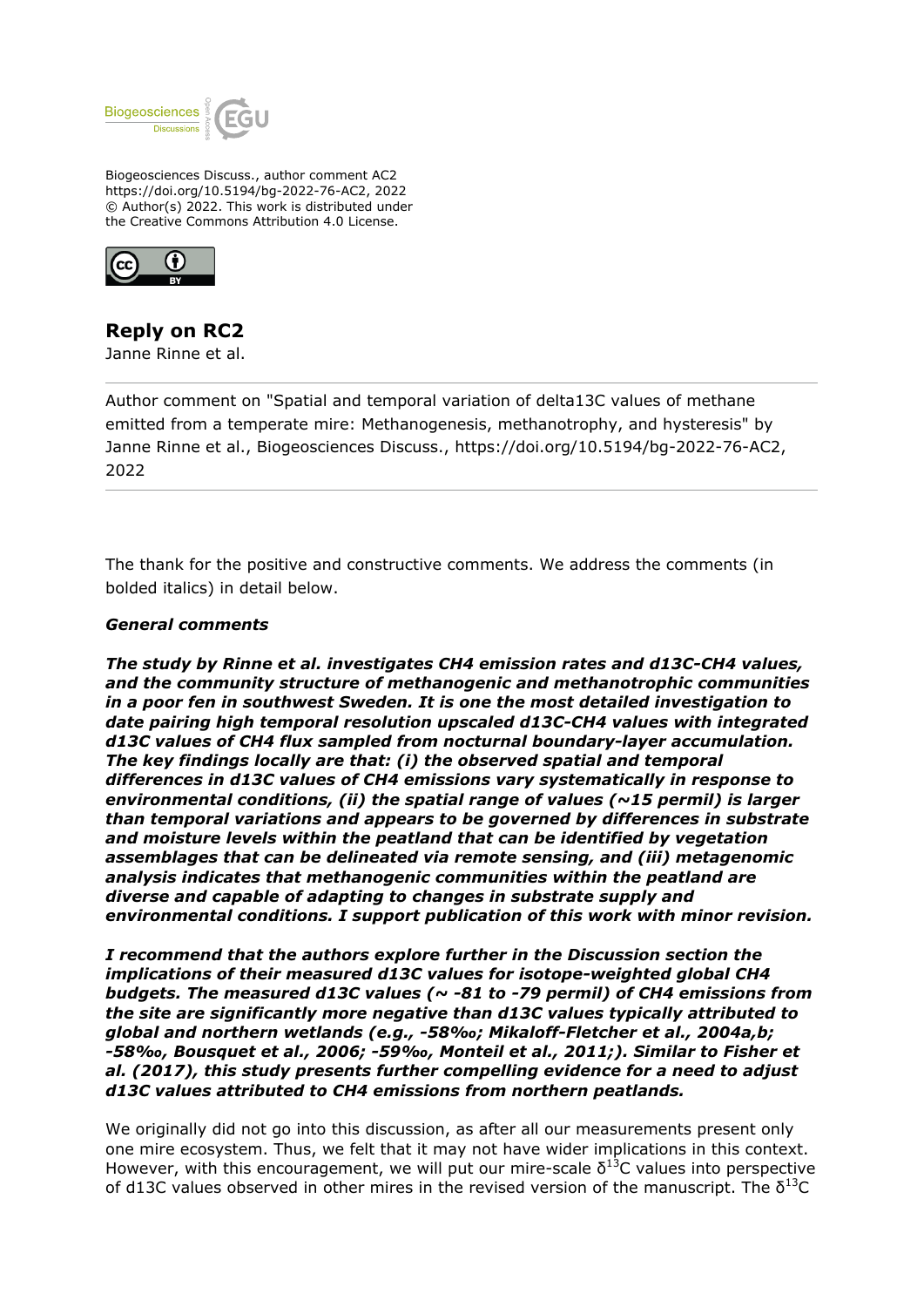values observed at Mycklemossen mire are are indeed in the lower end of those observed in mire ecosystems also in light of some recent reviews (e.g. Menoud et al., 2022).

## *Specific comments*

## *Manuscript title: '…variation of d13C values of methane…'*

This was actually one of the title alternatives we were considering for the initial submission. It is probably slightly more accurate. We will modify the revised version of the manuscript accordingly.

## *Line 13 – '…offer clues…'?*

Thank you for spotting this typo. It will be corrected.

*Line 76-77 and elsewhere. Replacing terms such as 'isotopically lighter CH4' with more specific language would eliminate the need for clarifying statements in parentheses. For example (lines 75-76) could be written as ' … hydrogenotrophic methanogenesis typically produced CH4 that is 13C-depleted relative to CH4 generated from acetoclastic methanogenesis.'*

We will edit the text as suggested here.

## *Line 108: 'reflect differences in CH4 production due to differences in substrate availability for methanogenesis."*

In the original sentence we referred to differences in the trophic status that encompasses both quantity and quality of available substrates. The suggested change makes the sentence simpler, and mostly conveys the same content. We will change the sentence accordingly.

#### *Line 110 and elsewhere: 'methanotrophy prefers 12C, leaving more 13C to the emitted CH4" ='Enzymatic reactions associated with methanotroph metabolism consume 12CH4 preferentially, resulting in 13C-enrichment of residual CH4.'*

Yes, the suggested sentence is clearer and we will make a change accordingly.

## *Line 113 – awkward sentence; 'less 13C depleted CH4' = '13C-enriched CH4' or 'CH4 having more positive d13C values'.*

Yes, "less  $^{13}$ C depleted" is somewhat like a double negation. However, especially "CH<sub>4</sub> having more positive  $\delta^{13}$ C values" can be also confusing as the  $\delta^{13}$ C values are still negative. "higher  $\delta^{13}$ C values" could be simple and straightforward.

## *Line 121 – In this context 'substrate supply' rather than 'trophic status' perhaps would more accurately describe the environmental variable impacting CH4 emission rates.*

We used trophic status as used in e,g, Hornibrook and Bowes, 2007, and Hornibrook 2009, although the term in the latter is "trophic level". "Substrate supply" or "substrate availability" can indeed be better in this context.

Furthermore, our sentence, "…the seasonal cycle of the CH4 emission rate is due to the changes in trophic status, i.e. between acetoclastic-dominated (AM) and hydrogenotrophicdominated (HM) methanogenesis." implies only changes between acetoclastic and hydrogenotrophic pathways, while also changes in energetics of hydrogenotrophic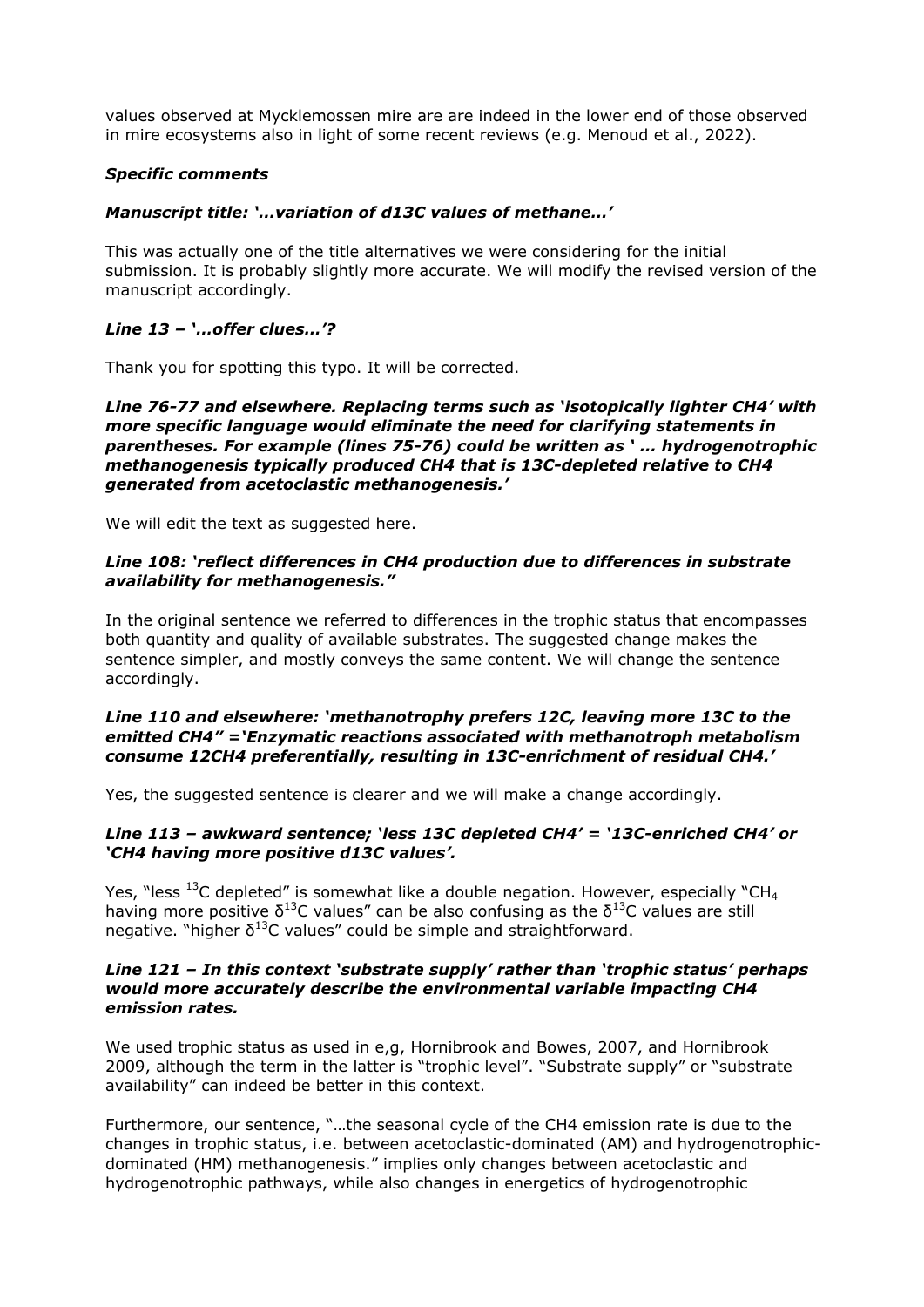methanogenesis can work in the same way. Thus, we will change this sentence to reflect this reasoning.

# *Line 163 – remove capitalization 'polymethyl…'*

We will do this.

## *Lines 203-205 – How was the CRDS calibrated in the field for concentration and stable isotope measurements?*

We took parallel samples from chamber closures and run these with IRMS, as explained in the next paragraph. We also occasionally have run standard gas to check the concentration measurement.

## *Lines 231-233 – Data from chamber 3 are not mentioned?*

As there is very little data from chamber 3, and its contribution would be low due to small fluxes. We did not include it to the upscaling calculation. We will mention this explicitly in the revised version of the manuscript.

## *Line 276 – '…seems to be quite similar…' If this is an important point, perhaps employ a statistical comparison?*

This is actually not an important point for this study, just an interesting observation. Thus, we will remove this from the revised version of the manuscript, as it may confuse a reader.

## *Line 304 – 'there were hardly any data'*

Thank you for spotting this. We will correct it.

#### References

Menoud, M., van der Veen, C., Lowry, D., Fernandez, J. M., Bakkaloglu, S., France, J. L., Fisher, R. E., Maazallahi, H., Stanisavljević, M., Nęcki, J., Vinkovic, K., Łakomiec, P., Rinne, J., Korbeń, P., Schmidt, M., Defratyka, S., Yver-Kwok, C., Andersen, T., Chen, H., and Röckmann, T.: Global inventory of the stable isotopic composition of methane surface emissions, augmented by new measurements in Europe, Earth Syst. Sci. Data Discuss. [preprint], https://doi.org/10.5194/essd-2022-30, in review, 2022.

*Bousquet, P., Ciais, P., Miller, J.B., Dlugokencky, E.J., Hauglustaine, D.A., Prigent, C., Van der Werf, G.R., Peylin, P., Brunke, E.G., Carouge, C., Langenfelds, R.L., Lathiere, J., Papa, F., Ramonet, M., Schmidt, M., Steele, L.P., Tyler, S.C. and White, J. (2006) Contribution of anthropogenic and natural sources to atmospheric methane variability. Nature 443, 439-443.*

*Fisher, R. E., France, J. L., Lowry, D., Lanoisellé, M., Brownlow, R., Pyle, J. A., et al. (2017). Measurement of the 13C isotopic signature of methane emissions from northern European wetlands. Global Biogeochemical Cycles, 31, 605–623.*

*Mikaloff Fletcher, S. E., Tans, P. P., Bruhwiler, L. M., Miller, J. B., and Heimann, M. (2004a). CH4 sources estimated from atmospheric observations of CH4 and its*